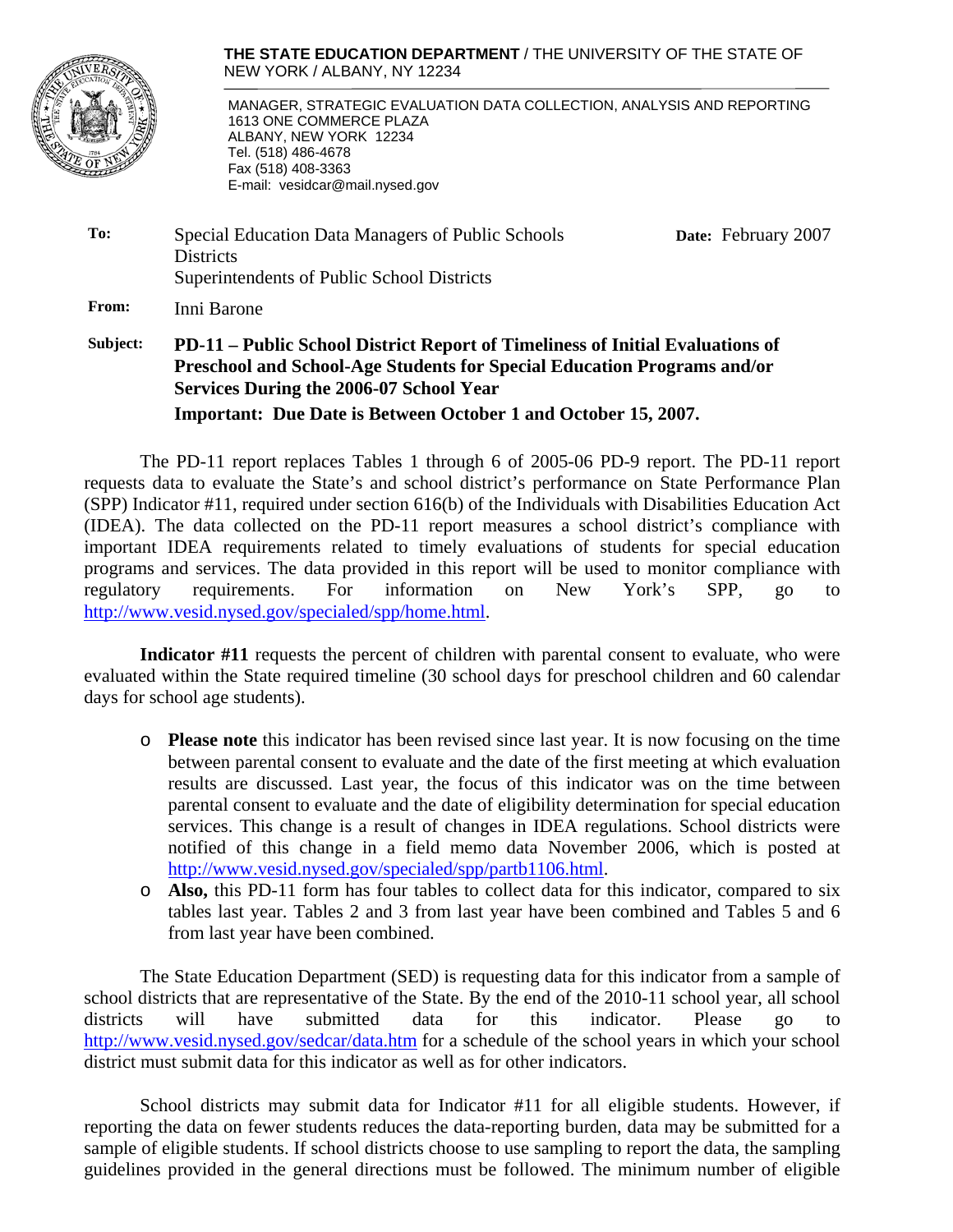students to be included in the sample for this indicator will be provided to school districts when school districts enter the number of preschool children requested in column B of the table above Tables 1 and 3 of this form. Documentation of the sampling process, including worksheets, must be maintained and made available upon request for any future audits of these data.

**Data for Indicator #11 are due to SED by October 15, 2007.** These data must be submitted through the PD website at http://pd.nysed.gov or through the File Transfer Protocol (FTP) process. Paper copies of the PD-11 report will not be accepted. The web-based PD data entry system provides immediate feedback on any data reporting errors and allows school districts to make any necessary corrections. A User ID and password to access the web-based system has been mailed to the current contact person identified on the PD website. If your school district has a new contact person, or if this information was not received, please contact the Strategic Evaluation Data Collection, Analysis and Reporting (SEDCAR) unit.

During the 2006-07 school year, SEDCAR unit staff may be available to conduct a limited number of regional training programs regarding the various special education data forms (i.e., the PD forms). If you feel that such training would be useful to the data managers in your area, please contact your local Special Education Training and Resource Center (SETRC) to make your interest known so they may arrange for training sessions in your area.

The data collected through the PD forms are used in the following reports and activities:

- State Performance Plan and Annual Performance Report for Special Education
- Public reporting of LEA results against State targets established in the State Performance Plan
- Calculation of minimum amount of per-pupil IDEA funds to be sub-allocated or spent on services.
- Pocketbook of Goals and Results for Individuals with Disabilities
- Chapter 655 Report to the Governor and the Legislature on the Status of the State's Schools
- Special Education Quality Assurance Reviews
- School District Report Cards
- BOCES Report Cards
- Charter School Report Cards
- Calculations to identify instances of possible race/ethnicity disproportionality
- Evaluation of programs and policies
- Other reports required by State or federal statutes

If you have any questions or are in need of assistance in completing this report, please contact the SEDCAR unit using the contact information provided on the letterhead.

Thank you.

Attachment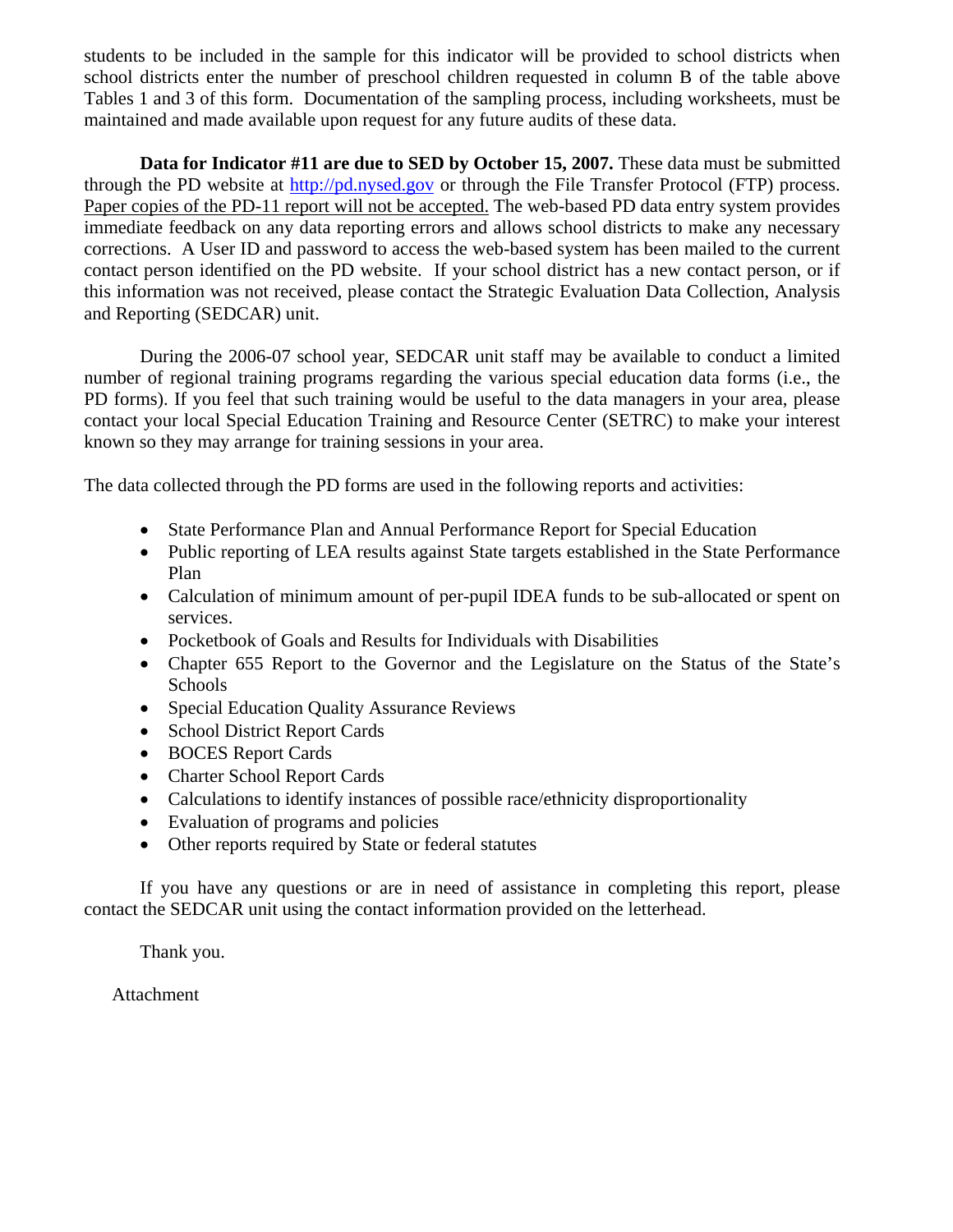# **PD-11 – Public School District Report of Timeliness of Initial Evaluations of Preschool and School-Age Students During the 2006-07 School Year**

# **(July 1, 2006 to June 30, 2007)**

#### **Instructions:**

- 1. Please determine if your school district must submit data for SPP Indicator #11 during the 2006-07 school year by checking the schedule for submitting data for the sampling indicators. **The schedule is posted at** http://www.vesid.nysed.gov/sedcar/data.htm
- 2. If required to do so, please submit these data electronically at http://pd.nysed.gov or through the FTP process. **The due date for data submission is between October 1, 2007 and October 15, 2007. Paper copies of this report will not be accepted.**
- 3. Retain one copy (and supporting documentation) in your school district for reference and audit purposes. The required retention period ends October 15, 2014.
- 4. Carefully read the instructions and definitions on the following pages.
- 5. If you have questions about this report, please call (518) 486-4678, or e-mail your questions to vesidcar@mail.nysed.gov

| <b>School District Information</b>    |  |  |  |  |  |        |  |                       |  |                                       |              |                                                    |
|---------------------------------------|--|--|--|--|--|--------|--|-----------------------|--|---------------------------------------|--------------|----------------------------------------------------|
| (Enter 12-digit SED Code Below)       |  |  |  |  |  |        |  |                       |  |                                       |              |                                                    |
|                                       |  |  |  |  |  |        |  |                       |  |                                       |              |                                                    |
| SCHOOL DISTRICT NAME                  |  |  |  |  |  |        |  |                       |  |                                       |              |                                                    |
| <b>ADDRESS</b>                        |  |  |  |  |  |        |  |                       |  |                                       |              |                                                    |
|                                       |  |  |  |  |  |        |  |                       |  |                                       |              |                                                    |
|                                       |  |  |  |  |  |        |  |                       |  |                                       |              |                                                    |
| <b>Contact Person Information*</b>    |  |  |  |  |  |        |  |                       |  |                                       | <b>Title</b> | <b>Director of Special Education or Comparable</b> |
| NAME:                                 |  |  |  |  |  | NAME:  |  |                       |  |                                       |              |                                                    |
| TITLE:                                |  |  |  |  |  | TITLE: |  |                       |  |                                       |              |                                                    |
| TELEPHONE (include Area Code)         |  |  |  |  |  |        |  |                       |  | TELEPHONE (include Area Code)         |              |                                                    |
| <b>FAX NUMBER</b> (include Area Code) |  |  |  |  |  |        |  |                       |  | <b>FAX NUMBER</b> (include Area Code) |              |                                                    |
| <b>E-MAIL ADDRESS</b>                 |  |  |  |  |  |        |  | <b>E-MAIL ADDRESS</b> |  |                                       |              |                                                    |

\*All correspondence from SEDCAR will be directed to the contact person identified in the web based PD Data Entry System at http://pd.nysed.gov. The same contact person must be used on all PD reports completed by your school district/school or agency. We recommend that local procedures be established to forward all correspondence to the appropriate individual. Please keep the contact information current, including the e-mail address as most communication will occur via e-mail.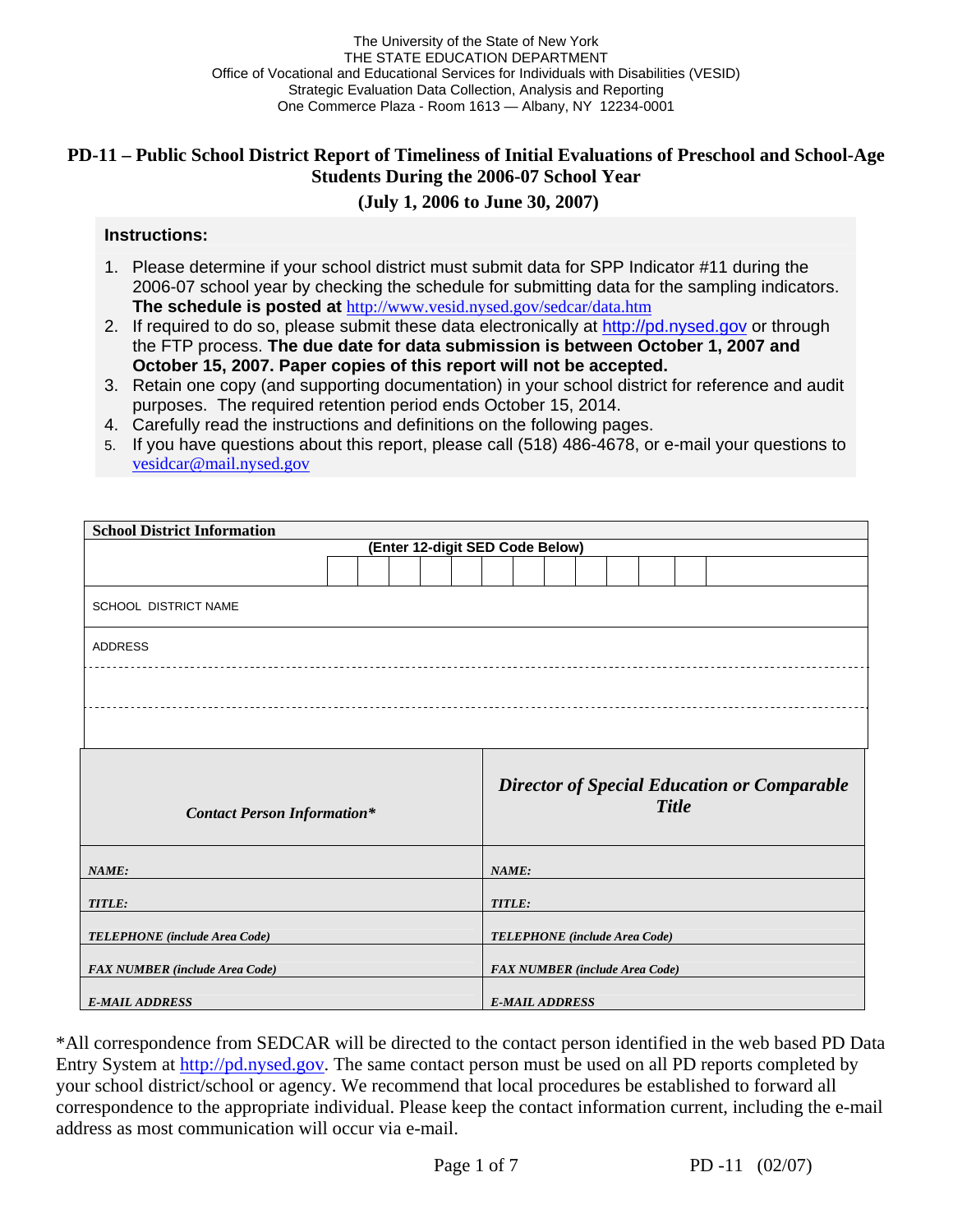## **General Instructions for PD-11**

- 1. During the 2006-07 school year, one statewide representative sample of school districts will complete the PD-11 report, which requests data for State Performance Plan (SPP) Indicator #11. This indicator is "Percent of children with parental consent to evaluate, who were evaluated within 30 school days for preschool children and within 60 calendar days for school-age students." By the end of the 2010-11 school year, all school districts will have submitted these data. See schedule of the school years in which school districts will submit these data at http://www.vesid.nysed.gov/sedcar/data.htm .
- 2. Data must be reported in the PD-11 for all students (or minimum number required in a sample) for whom parental consent to evaluate for special education programs and/or services was received between July 1, 2006 and June 30, 2007. The status of students' evaluations and reasons for delays must be reported in Tables 1-4 as of August 31, 2007.
- 3. Data for SPP Indicator #11 may be submitted for all students who meet the eligibility criteria. However, if reporting these data on fewer students reduces the data-reporting burden, data may be submitted for a sample of students. If school districts choose to use sampling to report these data, the sampling guidelines included with these directions must be followed. Documentation of the sampling process, including worksheets, must be maintained by school districts and made available upon request for any future audits of these data.
- 4. Please follow instructions provided above each table, as well as within the description of each line of data requested in Tables 1-4.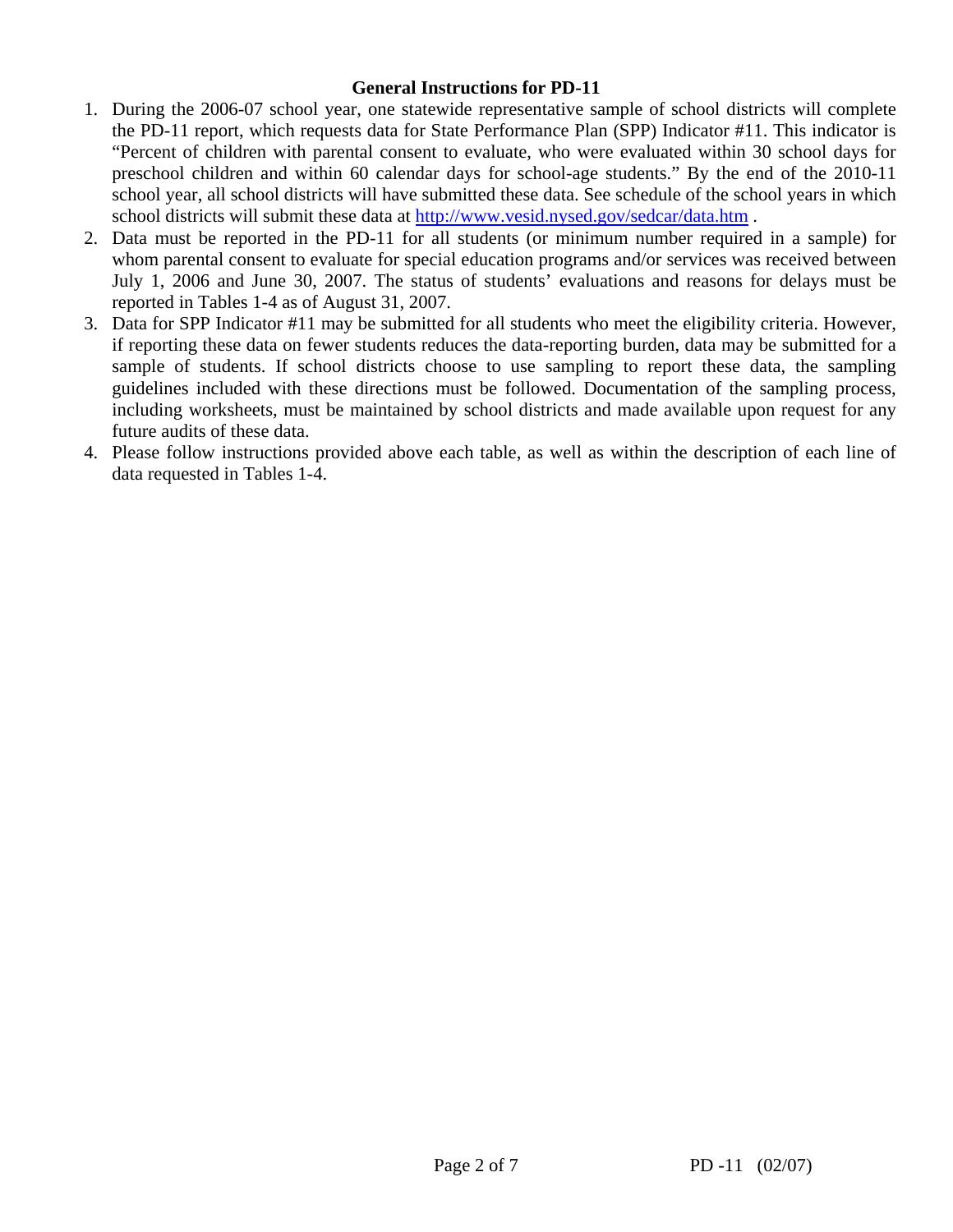## **Sampling Guidelines for SPP Indicator #11**

**Indicator #11:** Percent of children with parental consent to evaluate, who were evaluated within 30 school days for preschool children and within 60 calendar days for school-age students. The data for this indicator is requested in this PD-11 form, Tables 1-4

### **Eligible population of students to be included in the sample of preschool children:**

Identify all preschool children for whom parents provided consent to evaluate for initial eligibility for special education programs and services anytime during the 2006-07 school year (July 1, 2006 to June 30, 2007). Include all such preschool children, regardless of the source of referral.

## **Eligible population of students to be included in the sample of school age students:**

Identify all school-age students for whom parents provided consent to evaluate for initial eligibility for special education programs and services anytime during the 2006-07 school year (July 1, 2006 to June 30, 2007). Include all such school-age students, regardless of the source of referral, and the school students attended or currently attend.

## **Minimum number of students to be included in the sample:**

School districts may provide data on all students identified under the eligible populations or they may choose to provide data on a sample of eligible students. If school districts decide to provide data on a sample of eligible students, they must enter the number of eligible students in the tables above Tables 1 and 3 to determine the minimum number of students that must be included in the sample.

#### **Method of selecting students for the sample:**

- 1. Assign all students who meet the criteria described in the eligible population a sequential number or use a number that already exists in your database. These numbers may be student identification numbers, social security numbers, or other randomly or sequentially assigned numbers. Sort all eligible students in numerical order.
- 2. Use the Random Number Table posted at http://www.vesid.nysed.gov/sedcar/data.htm to select one number on this table as a beginning point. Use the first three or four digits of the first random number and find the student with the corresponding matching number on your list of eligible students. After picking the first student to be included in the sample proceed in order on the random number table from top to bottom and left to right and select the next student to be included in the sample by matching the first three or four digits of the number from the random number table with the student number. If the first three or four digits of the random number do not match any student number, skip to the next random number. Repeat this process until the required numbers of students have been selected for the sample.

#### **Maintain documentation of how the sample was selected:**

- 1. Maintain documentation for a period of seven years, counting the reporting year as the first of the seven years.
- 2. Documentation must include the list of all student names and numbers who were included in the eligible population, copy of the Random Number Table, the beginning number for selecting students, and a list of all students and their numbers who were selected for the sample.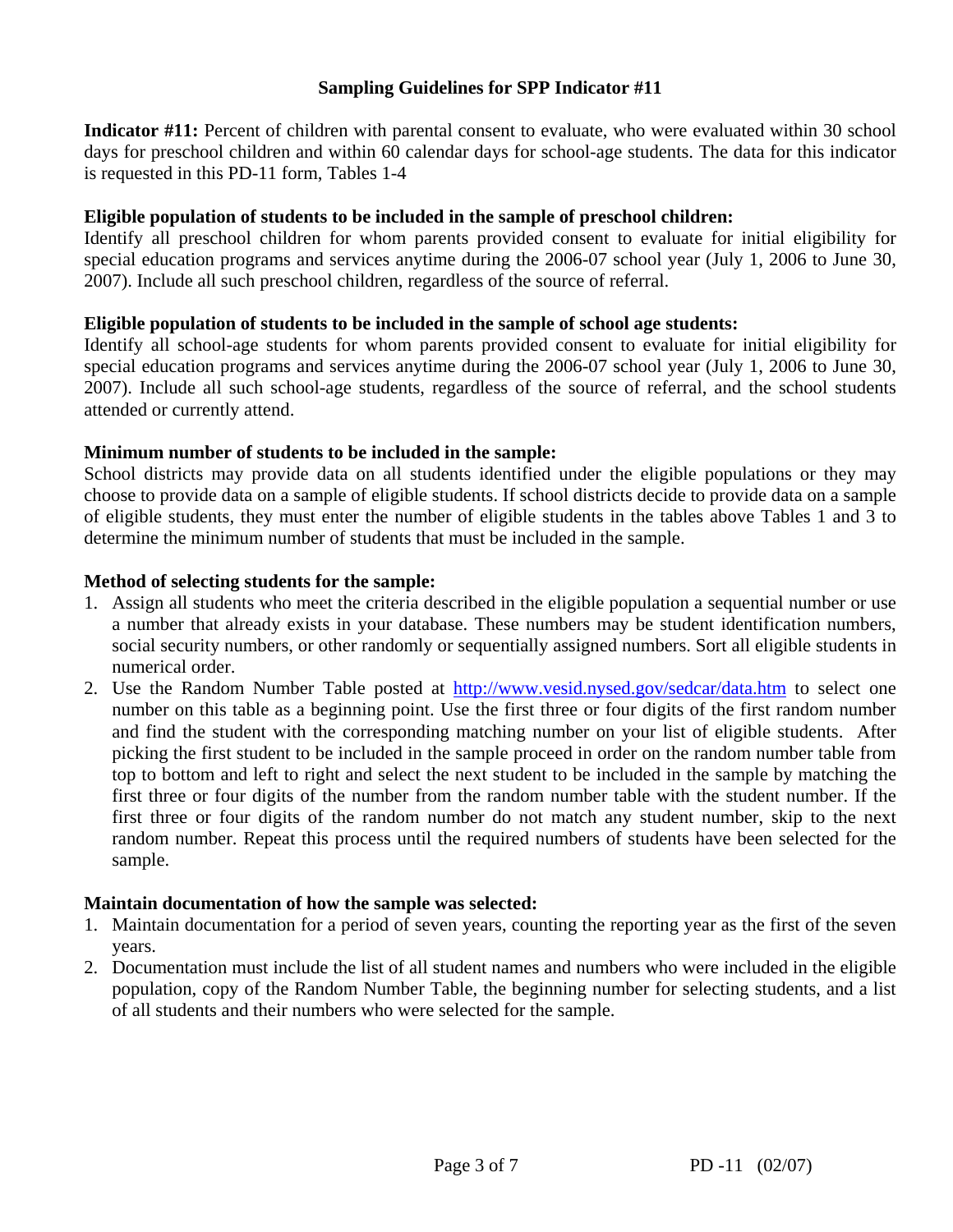## **Table 1- Timeliness of Evaluations of Preschool Students for Special Education Programs and/or Services**

**Determination of Sample Size:** Enter below in Column B, the number of preschool children who meet the definition stated in Column A. The PD data entry system will display in Column C the minimum number of children that must be included in the school district's sample of children for whom data must be provided in Table 1. As an alternative, school districts may provide data in Table 1 for all preschool children reported in Column B. If the school district chooses to report data on the minimum number of children displayed in Column C, it must adhere to the sampling guidelines provided in the general directions for completing this report.

| Description of Eligible Children to be Reported in Table 1    | Number of       | <b>Minimum Number of</b>     |
|---------------------------------------------------------------|-----------------|------------------------------|
|                                                               | <b>Children</b> | <b>Children for Sampling</b> |
| Number of preschool children whose parents provided initial   |                 | PD data entry system         |
| consent to evaluate for special education programs and        |                 | will fill this cell          |
| services during the 2006-07 school year (July 1, 2006 to June |                 |                              |
| $30, 2007$ ).                                                 |                 |                              |

## **Directions for Completing Table 1**

**Line 1-** Report in Line 1 below the number of preschool children reported in Column B or Column C above. Report the number from Column B if the school district will report data on all eligible preschool children. Report the number from Column C if the school district will report data on a minimum sample of eligible preschool children.

**Line 2-** Of the students in Line 1, report the numbers of students in columns A through E according to the number of **school days** between the school district's receipt of parental consent to evaluate and the date of first Committee on Preschool Special Education (CPSE) meeting to discuss evaluation results. Report the status of students as of August 31, 2007.

|                |                                                                                                                                                                                                                                                                                                                                      |                   | $\mathbf F$                               |                                    |                                       |                                          |                               |
|----------------|--------------------------------------------------------------------------------------------------------------------------------------------------------------------------------------------------------------------------------------------------------------------------------------------------------------------------------------|-------------------|-------------------------------------------|------------------------------------|---------------------------------------|------------------------------------------|-------------------------------|
|                |                                                                                                                                                                                                                                                                                                                                      | A                 | B                                         | C                                  | D                                     | E                                        |                               |
| Line<br>No.    | <b>Description</b>                                                                                                                                                                                                                                                                                                                   | Within<br>30 Days | <b>Within</b><br>$31 - 40$<br><b>Days</b> | Within<br>$41 - 50$<br><b>Days</b> | <b>Within</b><br>51-60<br><b>Days</b> | <b>More</b><br>than<br>60<br><b>Days</b> | <b>Total</b><br><b>Number</b> |
|                | Number of preschool children whose<br>parents provided consent to evaluate<br>for special education programs and/or<br>services during the 2006-07 school<br>year (July 1, 2006-June 30, 2007).                                                                                                                                      |                   |                                           |                                    |                                       |                                          |                               |
| $\overline{2}$ | Of the number of students reported in<br>Line 1, report the number of students<br>in Columns A through E according to<br>the number of school days between<br>receipt of parental consent to evaluate<br>and the date of first CPSE meeting to<br>discuss evaluation results. Report<br>status of students as of August 31,<br>2007. |                   |                                           |                                    |                                       |                                          |                               |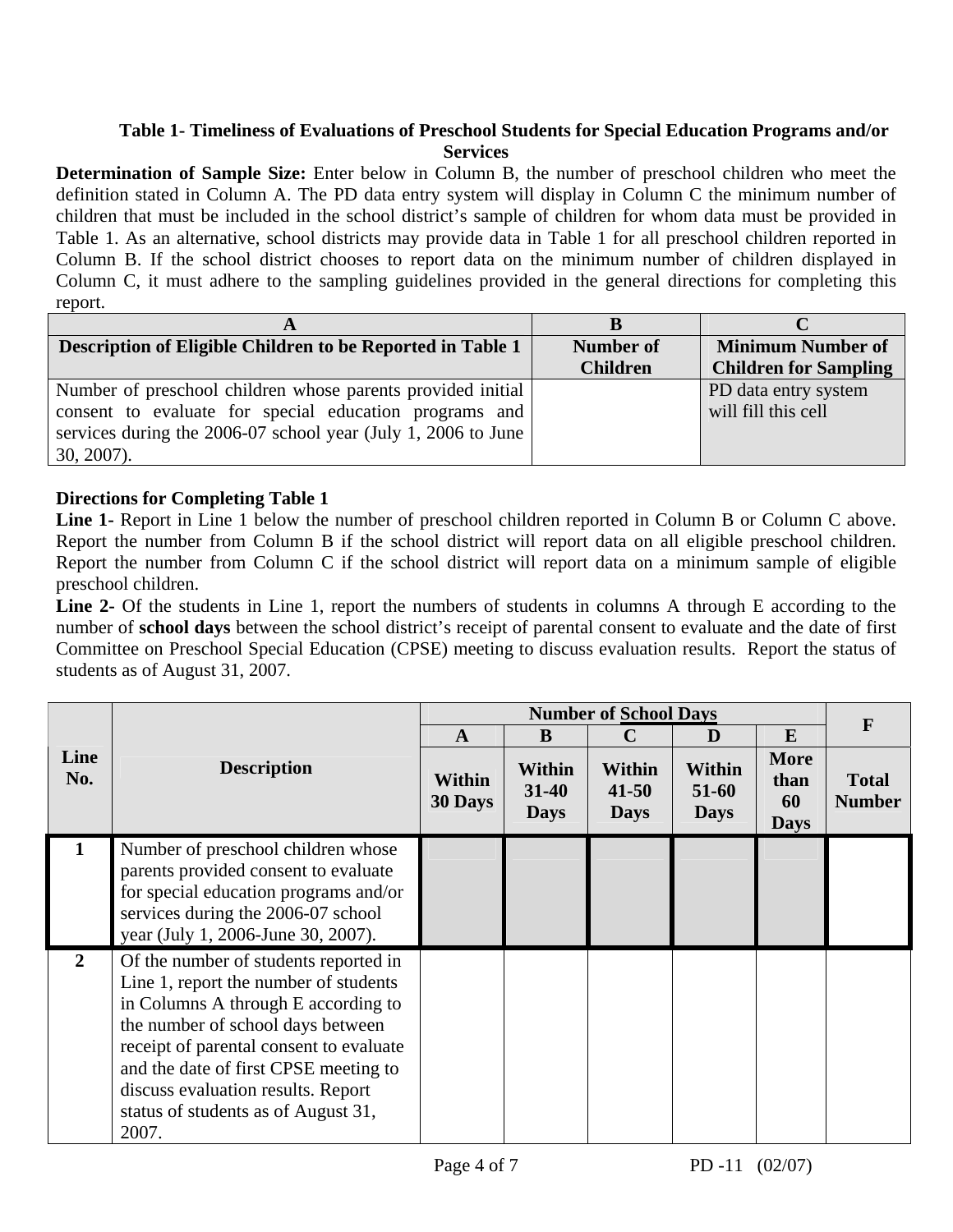#### **Table 2- Reasons that the Number of Children with Parental Consents to Evaluate Exceeded the Number of Children for Whom the First CPSE Meetings Were Held to Discuss Evaluation Results or Reasons for Delays in Holding the First CPSE Meetings Past 30 School Days from the Date of Parental Consent to Evaluate**

If the number of preschool students for whom parents provided consent to evaluate for special education programs and/or services (Table 1, Line 1) is greater than the number of children for whom the first CPSE meeting was held to discuss evaluation results by August 31, 2007 (Table 1, Line 2 total), provide reasons for the difference in these numbers. Also, if there was any delay in holding the first meeting to discuss evaluation results past 30 school days for any preschool children, provide the primary reason for each child's delay. The total number of students for whom reasons must be provided is displayed in Line 1 below and represents [(Table 1, Line 1) minus (Table 1, Line 2, Column F) + (Table 1, Line 2, Columns B through E)]. In Lines 2 through 11 below, report by **primary reason** the number of preschool children whose first meetings to discuss evaluation results were not held by August 31 or were held after 30 school days from date of parental consent for the evaluation. Report each child only once according to the primary reason that most closely matches the reason that explains the delay. The number in Line 1 below must equal the sum of numbers in Lines 2 through 11 below. If Line 1 is 0, no response is required in this table.

| Line                    | <b>Reasons that the Number of Children with Parental Consents to Evaluate</b>                       | $\mathbf{A}$                                 |
|-------------------------|-----------------------------------------------------------------------------------------------------|----------------------------------------------|
| No.                     | <b>Exceeded the Number of Children for Whom the First CPSE Meetings</b>                             |                                              |
|                         | Were Held to Discuss Evaluation Results or Reasons for Delays in Holding                            | <b>Number of</b>                             |
|                         | the First CPSE Meetings Past 30 School Days from the Date of Parental<br><b>Consent to Evaluate</b> | <b>Children</b>                              |
|                         |                                                                                                     |                                              |
| $\mathbf{1}$            | What is the total of [(Table 1, Line 1) minus (Table 1, Line 2, Column F) plus                      | PD data entry system<br>will fill this cell. |
|                         | (Table 1, Line 2, Columns B through E)]?                                                            |                                              |
| $\overline{2}$          | Of the children in Line 1 above, report the number whose parents withdrew                           |                                              |
|                         | referral or consent to evaluate.                                                                    |                                              |
| $\mathbf{3}$            | Of the children in Line 1 above, report the number who moved to another                             |                                              |
|                         | school district before the evaluation was completed.                                                |                                              |
| $\overline{\mathbf{4}}$ | Of the children in Line 1 above, report the number of children who died before                      |                                              |
|                         | evaluation was completed.                                                                           |                                              |
| 5                       | Of the children in Line 1 above, report the number for whom an approved                             |                                              |
|                         | evaluator was not available to provide a timely evaluation.                                         |                                              |
|                         | Of the children in Line 1 above, report the number for whom there were delays                       |                                              |
| 6                       | in making contact with parents to schedule the evaluation. (There is                                |                                              |
|                         | documentation of repeated attempts to make contact.)                                                |                                              |
| $\overline{7}$          | Of the children in Line 1 above, report the number whose parents cancelled the                      |                                              |
|                         | scheduled evaluation and selected another approved evaluator.                                       |                                              |
| 8                       | Of the children in Line 1 above, report the number whose parents refused or                         |                                              |
|                         | repeatedly did not make the child available for the evaluation.                                     |                                              |
| $\boldsymbol{9}$        | Of the children in Line 1 above, report the number for whom there were                              |                                              |
|                         | evaluator delays in completing the evaluation.                                                      |                                              |
|                         | Of the children in Line 1 above, report the number who transferred to this                          |                                              |
| 10                      | school district after the evaluation period began and the parent and school                         |                                              |
|                         | district agreed in writing to an extended time period.                                              |                                              |
|                         | Of the children in Line 1 above, report the number for whom there were delays                       |                                              |
| 11                      | in scheduling CPSE meetings.                                                                        |                                              |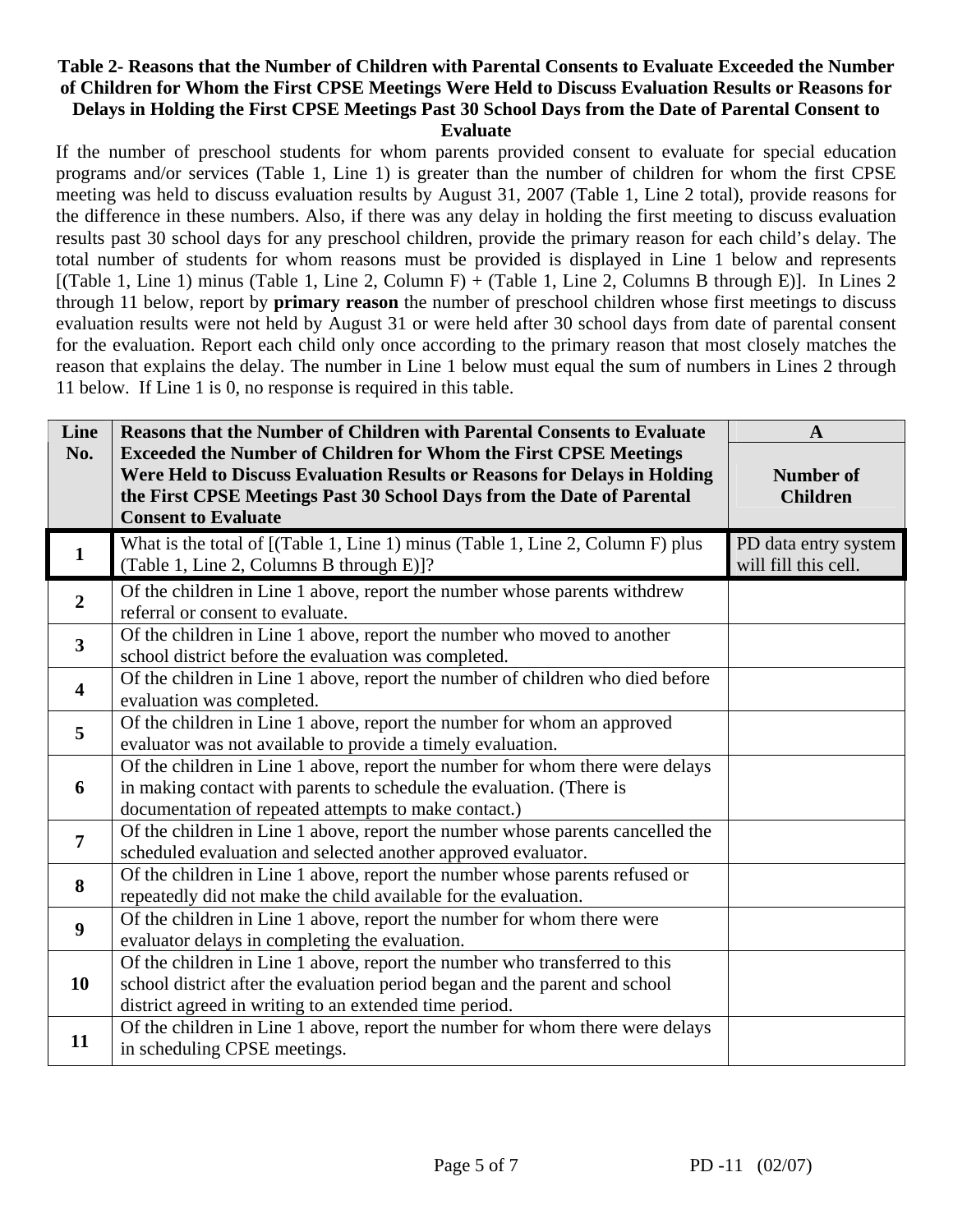# **Table 3- Timeliness of Initial Evaluations Completed for School-Age Students**

**Determination of Sample Size:** Enter below in Column B, the number of school-age students who meet the definition stated in Column A. Column C will display the minimum number of students who must be included in the school district's sample of students for whom data must be provided in Tables 3 and 4. As an alternative, school districts may provide data in Tables 3 and 4 for all school-age students entered in Column B. If this school district chooses to report data on the minimum number of students reflected in Column C, it must adhere to the sampling guidelines provided in the general directions for completing this report.

| A                                                             |                           |                          |
|---------------------------------------------------------------|---------------------------|--------------------------|
| Description of Eligible Students to be Reported in Table 4    | <b>Number of Students</b> | <b>Minimum Number of</b> |
|                                                               |                           | <b>Students for</b>      |
|                                                               |                           | <b>Sampling</b>          |
| Number of school-age students whose parents provided          |                           | PD data entry system     |
| consent for an initial evaluation for special education       |                           | will fill this cell      |
| programs and/or services during the 2006-07 school year (July |                           |                          |
| $1, 2006$ - June 30, 2007).                                   |                           |                          |

# **Directions for Completing Table 3:**

Line 1- Report in Line 1 below the number of school-age students reported in Column B or Column C above. Report the number from Column B if the school district will report data on all eligible students. Report the number from Column C if the school district will report data on a minimum sample of eligible students.

**Line 2-** Of the students in Line 1, report the numbers of students in columns A-E according to the number of **calendar days** between the school district's receipt of parental consent to evaluate and the date of first Committee on Special Education (CSE) meeting to discuss evaluation results. Report the status of students as of August 31, 2007.

| Line           | <b>Description</b>                                                                                                                                                                                                                                                                                                                    | $\mathbf{A}$              | B                    | <b>Age Students</b><br>$\mathbf C$ | Number of Calendar Days Within Which First CSE<br><b>Meetings to Discuss Evaluation Results Were Held for School</b><br>D | F                                                  |                                                        |
|----------------|---------------------------------------------------------------------------------------------------------------------------------------------------------------------------------------------------------------------------------------------------------------------------------------------------------------------------------------|---------------------------|----------------------|------------------------------------|---------------------------------------------------------------------------------------------------------------------------|----------------------------------------------------|--------------------------------------------------------|
| No.            |                                                                                                                                                                                                                                                                                                                                       | <b>60 Days</b><br>or Less | 61-70<br><b>Days</b> | 71-80<br><b>Days</b>               | 81-100<br><b>Days</b>                                                                                                     | E<br><b>More</b><br><b>Than 100</b><br><b>Days</b> | <b>Total</b><br><b>Number</b><br>of<br><b>Students</b> |
| 1              | Number of school-age students whose<br>parents provided consent for an initial<br>evaluation for special education<br>programs and/or services during the<br>2006-07 school year (July 1, 2006-<br>June 30, 2007).                                                                                                                    |                           |                      |                                    |                                                                                                                           |                                                    |                                                        |
| $\overline{2}$ | Of the number of students reported in<br>Line 1, report the number of students<br>in Columns A through E according to<br>the number of calendar days between<br>receipt of parental consent to evaluate<br>and the date of first CSE meeting to<br>discuss evaluation results. Report<br>status of students as of August 31,<br>2007. |                           |                      |                                    |                                                                                                                           |                                                    |                                                        |